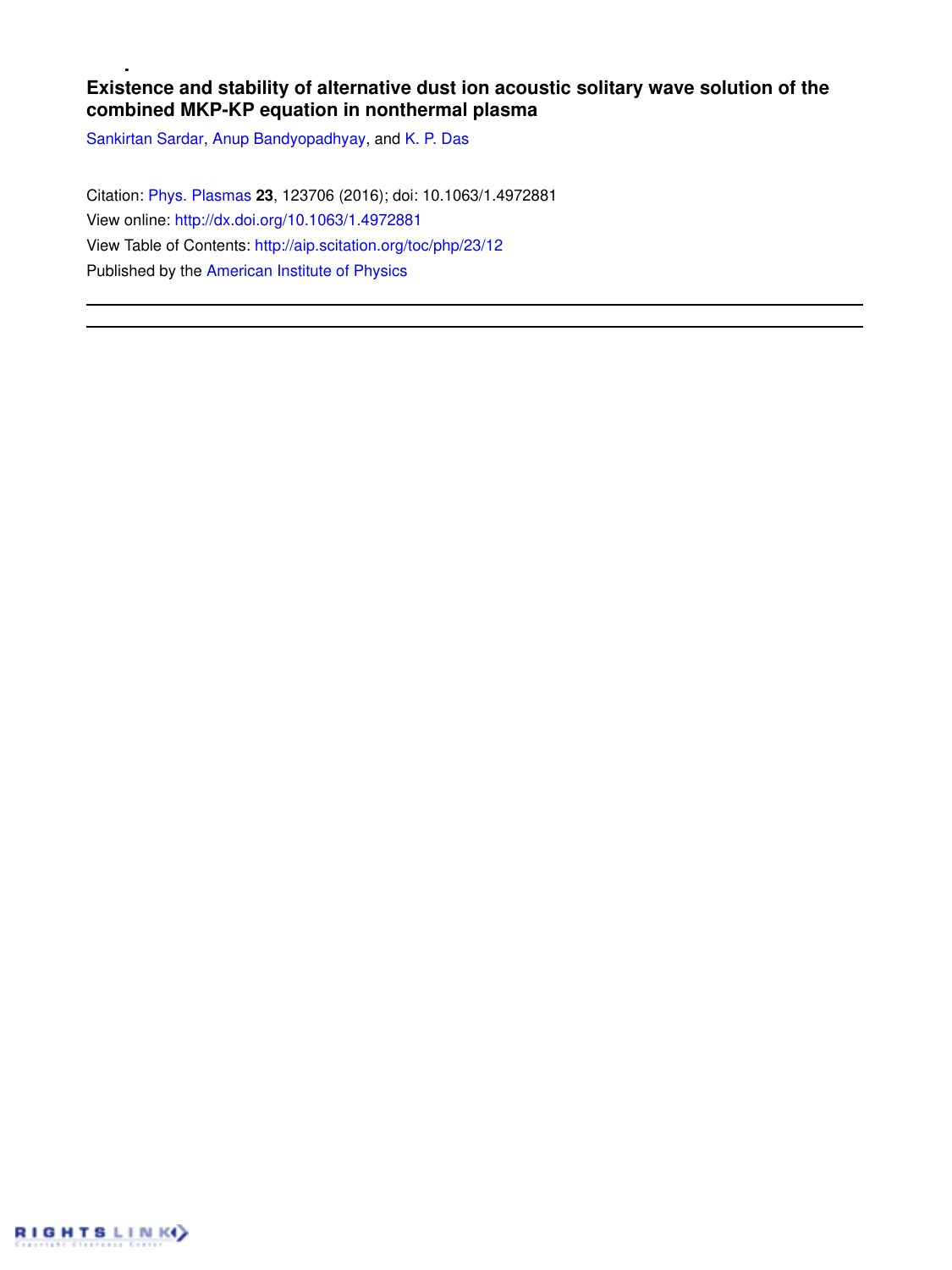

# Existence and stability of alternative dust ion acoustic solitary wave solution of the combined MKP-KP equation in nonthermal plasma

Sankirtan Sardar,<sup>1</sup> Anup Bandyopadhyay,<sup>1,a)</sup> and K. P. Das<sup>2</sup> <sup>1</sup>*Department of Mathematics, Jadavpur University, Kolkata 700032, India* <sup>2</sup>*Department of Applied Mathematics, University of Calcutta, 92 Acharya Prafulla Chandra Road, Kolkata 700009, India*

(Received 7 October 2016; accepted 9 December 2016; published online 30 December 2016)

The aim of this paper is to extend the recent work of Sardar *et al.* [Phys. Plasmas 23, 073703 (2016)] on the stability of the small amplitude dust ion acoustic solitary wave in a collisionless unmagnetized nonthermal plasma in the presence of isothermal positrons. Sardar *et al.* [Phys. Plasmas 23, 073703 (2016)] have derived a KP (Kadomtsev Petviashvili) equation to study the stability of the dust ion acoustic solitary wave when the weak dependence of the spatial coordinates perpendicular to the direction of propagation of the wave is taken into account. They have also derived a modified KP (MKP) equation to investigate the stability of the dust ion acoustic solitary wave when the coefficient of the nonlinear term of the KP equation vanishes. When the coefficient of the nonlinear term of the KP equation is close to zero, a combined MKP-KP equation more efficiently describes the nonlinear behaviour of the dust ion acoustic wave. This equation is derived in the present paper. The alternative solitary wave solution of the combined MKP-KP equation having profile different from sech<sup>2</sup> or sech is obtained. This alternative solitary wave solution of the combined MKP-KP equation is stable at the lowest order of the wave number. It is found that this alternative solitary wave solution of the combined MKP-KP equation and its lowest order stability analysis are exactly same as those of the solitary wave solution of the MKP equation when the coefficient of the nonlinear term of the KP equation tends to zero. *Published by AIP Publishing.* [http://dx.doi.org/10.1063/1.4972881]

### I. INTRODUCTION

The study of different nonlinear wave structures in dusty plasma is an important area of research for last few decades as those plasmas are frequently observed in space plasma environments as well as in laboratory experiments. Several authors $1-14$  reported that the propagation properties of nonlinear waves are significantly affected by the presence of highly charged massive dust particles. Depending on different time scales, there can exist different acoustic waves in a typical dusty plasma. For the first time, Shukla and  $\text{Silin}^2$ reported that a dusty plasma can support low frequency Dust Ion Acoustic (DIA) waves with phase velocity much smaller (larger) than electron (ion) thermal velocity. DIA waves are basically ion acoustic (IA) waves modified by the presence of heavy dust particulates. Recently, considerable interests are observed in the investigations of IA/DIA solitary structures in four component electron-positron-ion-dust (e-p-i-d) plasma as those plasmas may be found in various astrophysical environments, viz., in the galactic centre,  $15$  in the instersteller medium,  $13,15,16$  in the interior regions of accretion disks near neutron stars and magnetars, $17$  in dusty cosmological environments such as milky way, $13$  in the ionosphere and in the magnetosphere of the Earth, $18-20$  in the magnetosphere of the other magnetized planets of our solar system, $20$ such as Jupiter<sup>21</sup> and Saturn.<sup>22</sup> Ghosh and Bharuthram<sup>23</sup> considered nonlinear IA waves in a collisionless unmagnetized e-p-i-d plasma with isothermally distributed electrons and positrons. They derived a Korteweg-de Vries (KdV) equation and a modified KdV equation to discuss the nonlinear behaviour of IA waves in such plasmas. Dubinov *et al.*<sup>17</sup> investigated the nonlinear theory of IA waves in a collisionless unmagnetized e-p-i-d plasma with the help of Bernoulli's pseudo-potential method. Saini *et al.*<sup>24</sup> studied the arbitrary amplitude DIA solitary structures in the same e-p-i-d plasma system of Ghosh and Bharuthram<sup>23</sup> by considering the effect of ion temperature. They found the existence of solitary waves of both polarities and rarefactive double layers. Beside these, several authors<sup>25–28</sup> investigated small or arbitrary amplitude IA/DIA solitary structures in different e-p-id plasma systems.

Recently, Sardar *et al.*<sup>29</sup> have derived a three-dimensional KP (Kadomtsev Petviashvili) equation to investigate the stability of small amplitude DIA solitary waves in a collisionless unmagnetized dusty plasma consisting of warm adiabatic ions, static negatively charged dust grains, nonthermal electrons, and isothermal positrons when the weak dependence of the spatial coordinates perpendicular to the direction of propagation of the wave is taken into account. It is found that a factor  $B_1$  of the coefficient of the nonlinear term of the KP equation vanishes along different family of curves (see Figure 1 of Sardar *et al.*<sup>29</sup>) in  $\mu - p$  parametric plane for different values of  $\beta_e$  and fixed values of other parameters of the plasma system, where  $\beta_e$  is the nonthermal parameter associated with the Cairns distributed<sup>30</sup> nonthermal electrons,  $p$  is the ratio a)Electronic mail: abandyopadhyay1965@gmail.com of the unperturbed positron number density to the total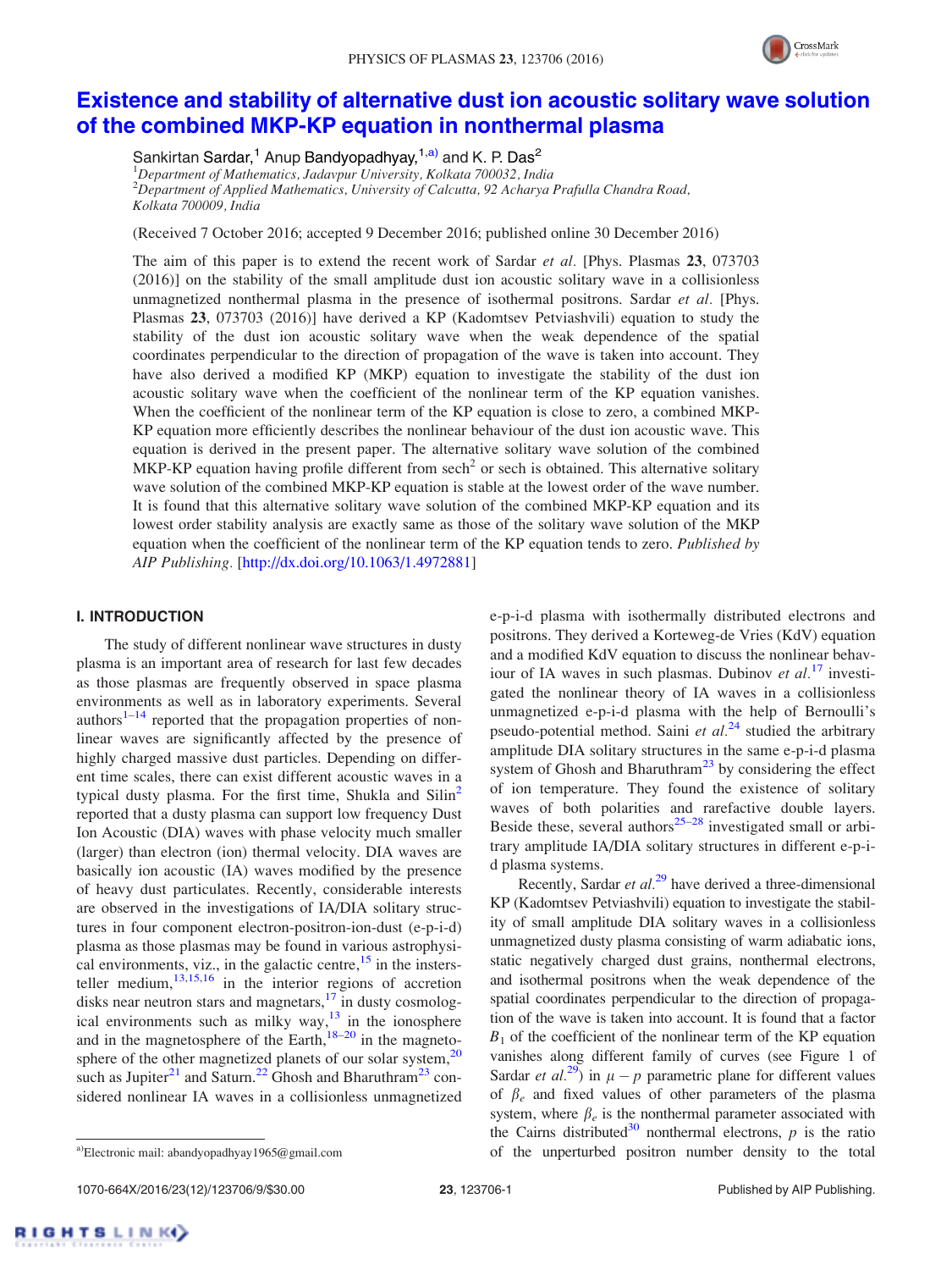

FIG. 1. (a)  $p$  is plotted against  $\mu$  and (b)  $a/U$  is plotted against  $\mu$  for different values of  $\beta_e$  with  $\gamma = 3$ ,  $\sigma_{ie} = \sigma_{pe} = 0.9$  when  $B_1 = 0.0001$ . In both lower and the upper panels of this figure, dashed, solid and dashed-dotted curves, respectively, correspond to  $\beta_e = 0$ ,  $\beta_e = 0.2$ , and  $\beta_e = 0.4$ .

equilibrium number density of positive charges, and  $\mu$  is the ratio of the unperturbed electron number density to the total equilibrium number density of positive charges.

When  $B_1 = 0$ , in the same paper, Sardar *et al.*<sup>29</sup> have derived a three-dimensional modified KP (MKP) equation and they have discussed the existence and the lowest order stability of the solitary wave solution of the MKP equation. But this MKP equation describes the nonlinear behaviour of DIA waves only when  $B_1 = 0$ . When  $B_1 \neq 0$  but  $B_1$  is close to zero, then the KP equation cannot describe the nonlinear behaviour of DIA waves because the amplitude of the solitary wave solution defined by the KP equation assumes a very large numerical value when  $B_1$  is close to zero. So, neither KP nor MKP equation can describe the nonlinear behaviour of DIA waves when  $B_1 \approx O(\epsilon)$ , where  $\epsilon$  is a small parameter measuring the weakness of dispersion and weakness of nonlinearity. Therefore, in connection with the description of the nonlinear behaviour of small amplitude DIA waves in the present plasma system, we see that there is a gap between the KP and MKP equation when  $B_1 \approx O(\epsilon)$ .

The present paper is an extension of the recently published paper of Sardar  $et al.<sup>29</sup>$  in the following directions:

- (i) The case has been considered when the coefficient of the nonlinear term of the KP equation derived in the paper of Sardar *et al.*<sup>29</sup> is not equal to zero but it is close to zero. In such a situation, i.e., when  $B_1 \approx O(\epsilon)$ , a combined MKP-KP equation has been derived which efficiently describes the nonlinear behaviour of DIA waves.
- (ii) The method of Malfliet and Hereman $31$  has been used to find the alternative solitary wave solution of the combined MKP-KP equation having profile different from  $\operatorname{sech}^{2/r}$  for any strictly positive real value of *r*.
- (iii) The condition for the existence of the alternative solitary wave solution of the combined MKP-KP equation has been investigated.
- (iv) The small-*k* perturbation expansion method of Rowlands and Infeld $32-36$  has been used to analyse the lowest order stability of the alternative solitary wave solution of the combined MKP-KP equation.

This paper is organized as follows: the basic equations are given in Section II. The KP and the MKP equations are given in Section III. In Section IV, we have derived a combined MKP–KP equation. The alternative solitary wave solution of the combined MKP–KP equation has been investigated in Section V. The stability of the alternative solitary wave solution of the combined MKP–KP equation has been considered in Section VI. Finally, conclusions are given in Section VII.

## II. BASIC EQUATIONS

We consider a collisionless unmagnetized unbounded dusty plasma consisting of warm adiabatic ions, static negatively charged dust grains, nonthermal electrons, and isothermal positrons. The nonlinear behaviour of DIA waves in this plasma may be described by the following set of fluid equations, which consist of the equation of continuity of ions, the equation of motion of ion fluid, the pressure equation for ion fluid and the Poisson equation:

$$
\frac{\partial n_i}{\partial t} + \nabla \cdot (n_i \mathbf{u}) = 0,\tag{1}
$$

$$
M_s^2 \left[ \frac{\partial \mathbf{u}}{\partial t} + (\mathbf{u} \cdot \nabla) \mathbf{u} \right] + \frac{(1 - p)\sigma_{ie}}{n_i} \nabla P + \nabla \phi = 0, \quad (2)
$$

$$
\frac{\partial P}{\partial t} + (\mathbf{u}.\nabla)P + \gamma P(\nabla.\mathbf{u}) = 0,\tag{3}
$$

$$
C\nabla^2 \phi = n_e - n_i - n_p + \frac{Z_d n_{d0}}{N_0},
$$
 (4)

where

$$
C = \frac{1 - p}{M_s^2 - \gamma \sigma_{ie}},\tag{5}
$$

and we have used the following notations:

$$
\nabla = \hat{x}\frac{\partial}{\partial x} + \hat{y}\frac{\partial}{\partial y} + \hat{z}\frac{\partial}{\partial z}, \quad \nabla^2 = \frac{\partial^2}{\partial x^2} + \frac{\partial^2}{\partial y^2} + \frac{\partial^2}{\partial z^2}.
$$

Here,  $n_i$ ,  $n_e$ ,  $n_p$ ,  $\mathbf{u} = (u, v, w)$ ,  $P$ ,  $\phi$ ,  $(x, y, z)$ , and  $t$  are, respectively, the ion number density, the electron number density, the positron number density, the ion fluid velocity, the ion fluid pressure, the electrostatic potential, the spatial variables, and time, and these quantities have been normalized, respectively, by  $N_0$  (= $n_{i0} + n_{p0} = n_{e0} + Z_d n_{d0}$ ),  $N_0$ ,  $N_0$ ,  $C_D$ (linearized velocity of the DIA wave in the present plasma system for long-wave length plane wave perturbation),  $n_{i0}K_BT_i$ ,  $\frac{K_BT_e}{e}$ ,  $\lambda_D$  (Debye length of the present plasma system) and  $\lambda_D/C_D$ , where  $n_{i0}$ ,  $n_{p0}$ ,  $n_{e0}$ ,  $n_{d0}$ ,  $T_i$ , and  $T_e$  are, respectively, the unperturbed ion number density, the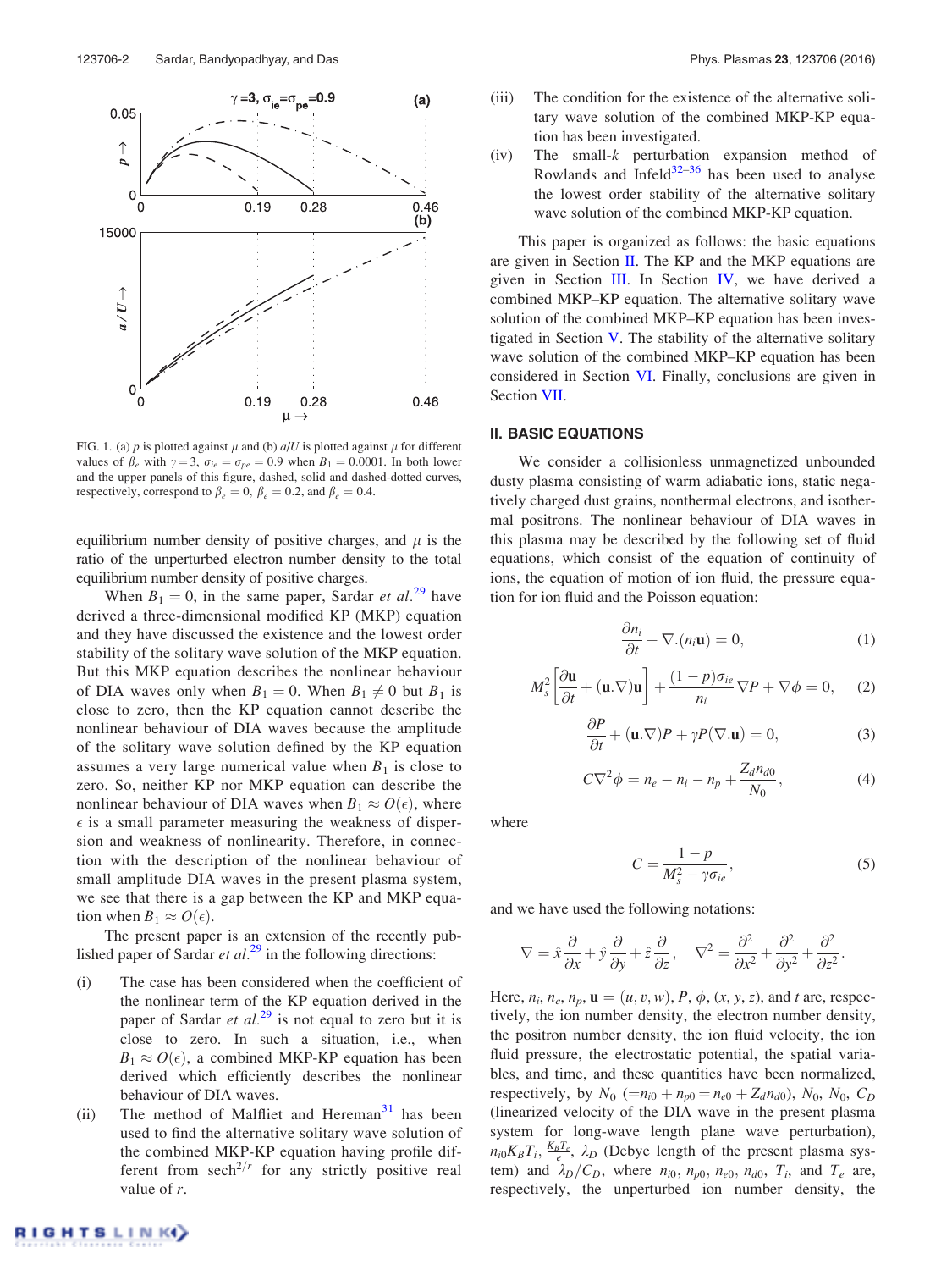unperturbed positron number density, the unperturbed electron number density, the constant dust number density, the average unperturbed temperature of ions, the average temperature of nonthermal electrons, and  $Z_d$  is the number of electrons residing on the dust grain surface with  $K_B$  is the Boltzmann constant, –*e* is the charge of an electron, and  $\gamma(=3)$  is the adiabatic index.

The expression of  $M_s$  and the four basic parameters  $p, \mu$ ,  $\sigma_{ie}$ , and  $\sigma_{pe}$  are given by

$$
M_s = \sqrt{\gamma \sigma_{ie} + \frac{(1-p)\sigma_{pe}}{p + \mu(1-\beta_e)\sigma_{pe}}},\tag{6}
$$

$$
p = \frac{n_{p0}}{N_0}, \quad \mu = \frac{n_{e0}}{N_0}, \quad \sigma_{ie} = \frac{T_i}{T_e}, \quad \sigma_{pe} = \frac{T_p}{T_e}, \quad (7)
$$

where  $T_p$  is the average temperature of isothermal positrons.

Under the above-mentioned normalization of the dependent variables, the expressions of  $n_e$  and  $n_p$  can be written as

$$
n_e = \mu \left( 1 - \beta_e \phi + \beta_e \phi^2 \right) e^{\phi}, \quad n_p = p e^{-\frac{\phi}{\sigma_{pe}}}. \tag{8}
$$

The above system of equations are supplemented by the unperturbed charge neutrality condition

$$
\frac{n_{i0}}{N_0} = 1 - p \quad \text{and} \quad \frac{Z_d n_{d0}}{N_0} = 1 - \mu. \tag{9}
$$

Expanding  $n_e$  and  $n_p$  as given by (8) upto  $\phi^4$ , the Poisson equation (4) can be written as

$$
C\nabla^2 \phi = 1 - p + \sum_{i=1}^4 Q_i \phi^i - n_i,
$$
 (10)

where  $Q_1$ ,  $Q_2$ ,  $Q_3$ , and  $Q_4$  are given in Appendix A. We have used Equations  $(1)$ ,  $(2)$ ,  $(3)$ , and  $(10)$  to derive the different evolution equations.

#### III. KP AND MKP EQUATIONS

To derive the different evolution equations, Sardar *et al.*<sup>29</sup> have used the following stretchings of space coordinates and time:

$$
\xi = \epsilon(x - Vt), \quad \eta = \epsilon^2 y, \quad \zeta = \epsilon^2 z, \quad \tau = \epsilon^3 t,
$$
 (11)

where *V* is a constant being independent of space coordinates and time. In fact, *V* is the dimensionless phase velocity of the DIA wave (normalized by  $C_D$ ) for long-wave length plane wave perturbation, i.e.

$$
V = \lim_{k \to 0} \frac{(\omega/k)}{C_D},
$$

where  $\omega$  and  $k$  are, respectively, the wave frequency and wave number of the plane wave perturbation.

#### A. KP equation

To derive the KP equation describing the nonlinear behaviour of DIA waves in the present plasma system, Sardar *et al.*<sup>29</sup> have used the following perturbation expansions of the dependent variables along with the stretchings (11):

$$
f = f^{(0)} + \sum_{j=1}^{\infty} \epsilon^{2j} f^{(j)}, \quad g = g^{(0)} + \sum_{j=1}^{\infty} \epsilon^{2j+1} g^{(j)},
$$
 (12)

where  $f = n_i$ , *P*,  $\phi$ , *u* with  $n_i^{(0)} = 1 - p$ ,  $P^{(0)} = 1$ ,  $\phi^{(0)} = 0$ ,  $u^{(0)} = 0$ , and  $g = v$ , *w* with  $v^{(0)} = w^{(0)} = 0$ . Substituting  $(11)$  and  $(12)$  in the Equations  $(1)$ ,  $(2)$ ,  $(3)$ , and  $(10)$ , and equating the coefficient of different powers of  $\epsilon$  on each side of every equation, one can get a sequence of equations. From these sequence of equations, Sardar *et al.*<sup>29</sup> have derived the following KP equation:

$$
\frac{\partial}{\partial \xi} \left[ \phi_{\tau}^{(1)} + AB_1 \phi^{(1)} \phi_{\xi}^{(1)} + \frac{1}{2} AC \phi_{\xi \xi \xi}^{(1)} \right] + \frac{1}{2} AD \left( \phi_{\eta \eta}^{(1)} + \phi_{\zeta \zeta}^{(1)} \right) = 0, \tag{13}
$$

where the coefficients  $A$ ,  $B_1$ , and  $D$  are given by

$$
A = \frac{1}{1 - p} \frac{\left(M_s^2 V^2 - \gamma \sigma_{ie}\right)^2}{V M_s^2},\tag{14}
$$

$$
B_1 = \frac{1}{2} \left[ (1-p) \frac{3M_s^2 V^2 + \gamma (\gamma - 2) \sigma_{ie}}{\left(M_s^2 V^2 - \gamma \sigma_{ie}\right)^3} - \left(\mu - \frac{p}{\sigma_{pe}^2}\right) \right], (15)
$$

$$
D = (1-p) \frac{M_s^2 V^2}{\sigma_{pe}^2} \tag{16}
$$

$$
D = (1 - p) \frac{m_s v}{(M_s^2 V^2 - \gamma \sigma_{ie})^2},
$$
 (16)

and the constant *V* is determined by

$$
V^2 = 1.\tag{17}
$$

It is shown in Figure 1 of Sardar *et al.*<sup>29</sup> that  $B_1$  vanishes along a family of curves in  $\mu - p$  parameter plane for different values of the nonthermal parameter  $\beta_e$ . In this situation, they have derived the following MKP equation.

#### B. MKP equation

When  $B_1 = 0$ , Sardar *et al.*<sup>29</sup> have used the following perturbation expansions of the dependent variables:

$$
f = f^{(0)} + \sum_{j=1}^{\infty} e^j f^{(j)}, \quad g = g^{(0)} + \sum_{j=1}^{\infty} e^{j+1} g^{(j)}, \tag{18}
$$

where  $f = n_i$ , *P*,  $\phi$ , *u* with  $n_i^{(0)} = 1 - p$ ,  $P^{(0)} = 1$ ,  $\phi^{(0)} = 0$ ,  $u^{(0)} = 0$ , and  $g = v$ , *w* with  $v^{(0)} = w^{(0)} = 0$ . Substituting  $(11)$  and  $(18)$  in the Equations  $(1)$ ,  $(2)$ ,  $(3)$ , and  $(10)$ , and then, equating the coefficient of different powers of  $\epsilon$  on each side of every equation, one can get a sequence of equations. From these sequence of equations, Sardar *et al.*<sup>29</sup> have derived the following MKP equation:

$$
\frac{\partial}{\partial \xi} \left[ \phi_{\tau}^{(1)} + AB_2 \left( \phi^{(1)} \right)^2 \phi_{\xi}^{(1)} + \frac{1}{2} AC \phi_{\xi \xi \xi}^{(1)} \right] + \frac{1}{2} AD \left( \phi_{\eta\eta}^{(1)} + \phi_{\zeta\zeta}^{(1)} \right) = 0, \tag{19}
$$

where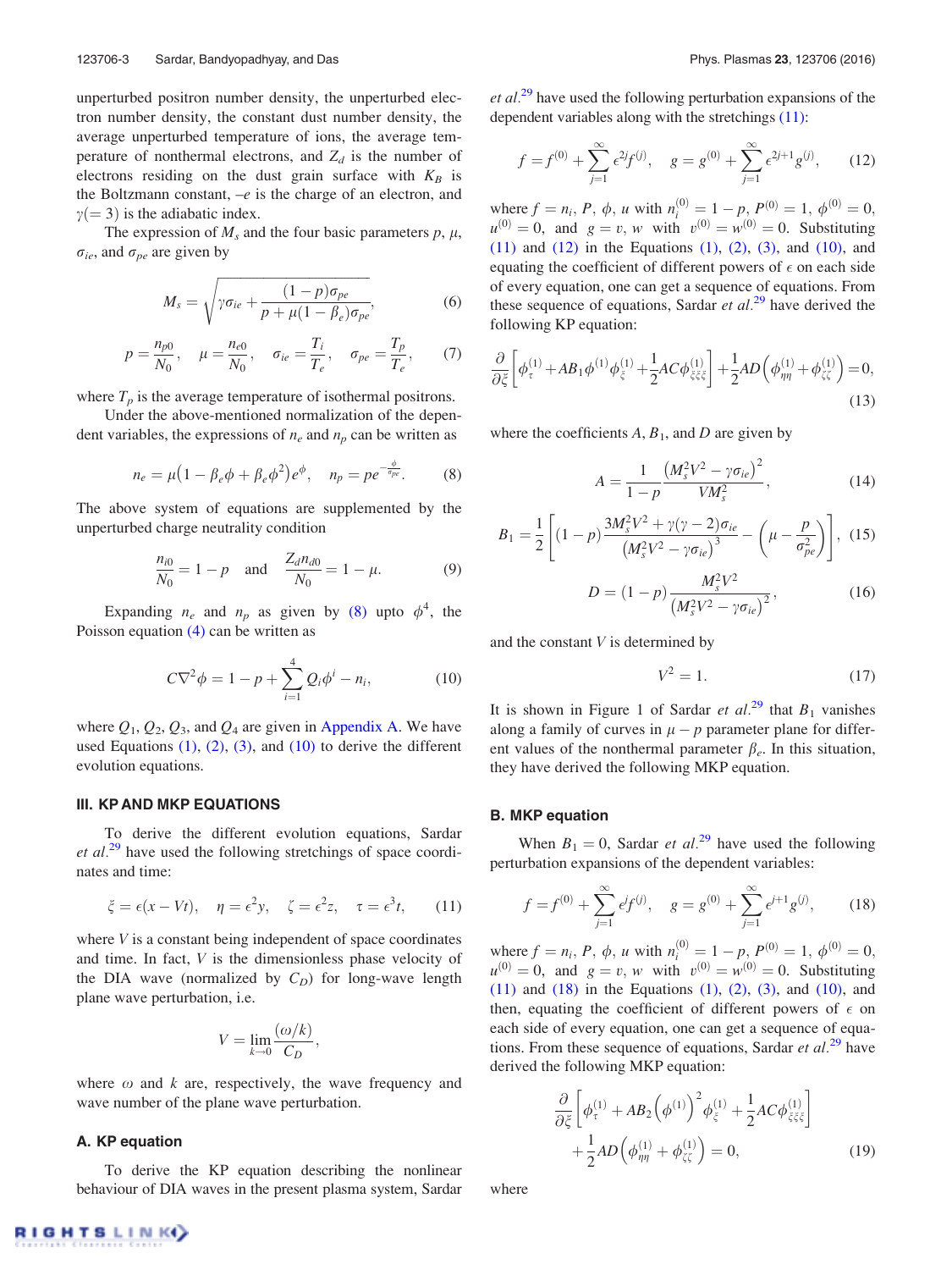$$
B_2 = \frac{1 - p}{4(M_s^2 V^2 - \gamma \sigma_{ie})^5} \left[ 15M_s^4 V^4 + \gamma (\gamma^2 + 13\gamma - 18) M_s^2 V^2 \sigma_{ie} + \gamma^2 (\gamma - 2)(2\gamma - 3) \sigma_{ie}^2 \right] - \frac{3}{2} Q_3.
$$
 (20)

Here, A and D are given by  $(14)$  and  $(16)$ , respectively, and *V* is determined by (17).

The MKP equation (19) describes the nonlinear behaviour of DIA waves only when  $B_1 = 0$ . When  $B_1 \neq 0$  but  $B_1$ is close to zero, then the KP equation (13) cannot describe the nonlinear behaviour of DIA waves because the amplitude of the solitary wave solution defined by the KP equation (13) assumes a very large numerical value when  $B_1$  is close to zero. To explain this fact, we choose  $B_1 = 0.0001$ , i.e., we take a small numerical value of  $B_1$ . Now, it is simple to check that  $B_1$  is a function of  $p$ ,  $\mu$ , and  $\beta_e$ , i.e.,  $B_1 = B_1$  $(p, \mu, \beta_e)$  for fixed values of  $\gamma$ ,  $\sigma_{ie}$ , and  $\sigma_{pe}$ . Therefore,  $B_1 = B_1(p, \mu, \beta_e) = 0.0001$  gives a functional relation between  $\mu$  and  $p$  for any fixed value of  $\beta_e$  within the physically admissible interval of  $\beta_e$ , i.e.,  $0 \le \beta_e \le 0.6$ . In Figure 1(a), this functional relation  $(B_1(p, \mu, \beta_e) = 0.0001)$  between  $\mu$  and *p* is plotted for different values of  $\beta_e$  with  $\gamma = 3$ ,  $\sigma_{ie} = 0.9$ , and  $\sigma_{pe} = 0.9$ . Figure 1(a) shows the existence of a region in the parameter space where  $B_1 = 0.0001$ . In Figure 1(b),  $a/U$  is plotted against  $\mu$  for different values of  $\beta_e$  with  $\gamma = 3$ ,  $\sigma_{ie} = \sigma_{pe} = 0.9$  when  $B_1 = 0.0001$ , where *a* is the amplitude of the solitary wave solution defined by the KP equation  $(13)$  and *U* is the dimensionless velocity (normalized by  $C_D$ ) of the solitary wave solution defined by the KP equation (13). So, in Figure 1(b), *a*/*U* is plotted against  $\mu$  along each curve of Figure 1(a). Again, it can be easily checked that the minimum numerical value of  $a/U$  is greater than 350 for any value of  $\beta_e$ . Therefore, each curve of Figure  $1(b)$  clearly shows that the amplitude of the solitary wave solution defined by the KP equation (13) assumes a very large numerical value when *B*<sup>1</sup>  $= 0.0001$ . Again, one can use MKP equation (19) only when  $B_1 = 0$ . Consequently, neither KP nor MKP equation can describe the nonlinear behaviour of DIA waves when  $B_1 \approx O(\epsilon)$ . So, a further modification of the MKP equation  $(19)$  is necessary. In Section IV, we have derived a combined MKP-KP equation to describe the nonlinear behaviour of DIA waves on the basis of the assumption that  $B_1 \approx O(\epsilon).$ 

#### IV. COMBINED MKP-KP EQUATION

Here, we take the same stretchings (11) and the same perturbation expansions of the dependent variables as given by (18). But instead of considering  $B_1 = 0$ , we assume that  $B_1 \approx O(\epsilon)$  (Nejoh<sup>37</sup>). Substituting the stretchings (11) and perturbation expansions  $(18)$  in the Equations  $(1)$ ,  $(2)$ ,  $(3)$ , and (10) and finally equating the coefficient of different powers of  $\epsilon$  on each side of every equation, we get a sequence of equations. At the lowest order ( $O(\epsilon) = 2$ ), from the equation of continuity of ions, the *x*-component of the equation of motion of ion fluid and the pressure equation of ion fluid, we get the following equations:

$$
n_i^{(1)} = \frac{1 - p}{M_s^2 V^2 - \gamma \sigma_{ie}} \phi^{(1)},
$$
\n(21)

$$
u^{(1)} = \frac{V}{M_s^2 V^2 - \gamma \sigma_{ie}} \phi^{(1)},
$$
\n(22)

$$
P^{(1)} = \frac{\gamma}{M_s^2 V^2 - \gamma \sigma_{ie}} \phi^{(1)}.
$$
 (23)

From Equation (21) and the Poisson equation (10) at the order  $\epsilon$ , we get the dispersion relation (17) and this dispersion relation determines the constant *V*.

At the next order ( $O(\epsilon) = 3$ ), Equations (1)–(3) give the following expressions for  $n_i^{(2)}$ ,  $u^{(2)}$ ,  $P^{(2)}$ , and  $\frac{\partial}{\partial \xi} \left( \frac{\partial v^{(1)}}{\partial \eta} + \frac{\partial w^{(1)}}{\partial \zeta} \right)$ :

$$
n_i^{(2)} = \frac{1 - p}{M_s^2 V^2 - \gamma \sigma_{ie}} \phi^{(2)} + \frac{1 - p}{2} \frac{3 M_s^2 V^2 + \gamma (\gamma - 2) \sigma_{ie}}{\left(M_s^2 V^2 - \gamma \sigma_{ie}\right)^3} \left(\phi^{(1)}\right)^2,
$$
\n(24)

$$
u^{(2)} = \frac{V}{M_s^2 V^2 - \gamma \sigma_{ie}} \phi^{(2)} + \frac{V}{2} \times \frac{M_s^2 V^2 + \gamma^2 \sigma_{ie}}{\left(M_s^2 V^2 - \gamma \sigma_{ie}\right)^3} \left(\phi^{(1)}\right)^2,
$$
\n(25)

$$
P^{(2)} = \frac{\gamma}{M_s^2 V^2 - \gamma \sigma_{ie}} \phi^{(2)} + \frac{\gamma}{2} \times \frac{(\gamma + 2) M_s^2 V^2 - \gamma \sigma_{ie}}{(M_s^2 V^2 - \gamma \sigma_{ie})^3} \left(\phi^{(1)}\right)^2,
$$
\n(26)

$$
\frac{\partial}{\partial \xi} \left( \frac{\partial v^{(1)}}{\partial \eta} + \frac{\partial w^{(1)}}{\partial \zeta} \right) = \frac{V}{M_s^2 V^2 - \gamma \sigma_{ie}} \times \left[ \frac{\partial^2 \phi^{(1)}}{\partial \eta^2} + \frac{\partial^2 \phi^{(1)}}{\partial \zeta^2} \right].
$$
\n(27)

With the help of the expression for  $n_i^{(2)}$  given by (24), it is simple to check that the Poisson equation (10) at the order  $\epsilon^2$ is identically satisfied since the only nonvanishing term,  $-B_1(\phi^{(1)})^2$ , is of the order  $\epsilon^3$  as  $B_1 \approx O(\epsilon)$ , and therefore, this term has to be included in the next higher order Poisson equation.

At the order  $\epsilon^4$ , differentiating the continuity equation of ions, the *x*-component of equation of motion for ions and the pressure equation for ion fluid with respect to  $\xi$ , we get three equations for the unknowns  $n_{i\xi\xi}^{(3)} = \frac{\partial^2 n_i^{(3)}}{\partial \xi^2}$ ,  $u_{\xi\xi}^{(3)} = \frac{\partial^2 u^{(3)}}{\partial \xi^2}$  $\frac{\partial^2 u^{(3)}}{\partial \xi^2}$ , and  $P_{\xi\xi}^{(3)}(=\frac{\partial^2 P^{(3)}}{\partial \xi^2}$  $\frac{\partial P^{(3)}}{\partial \xi^2}$ . Solving the resulting equations for the unknowns  $n_{i\xi\xi}^{(3)}$ ,  $u_{\xi\xi}^{(3)}$ , and  $P_{\xi\xi}^{(3)}$ , we can express  $n_{i\xi\xi}^{(3)}$  (as well as  $u_{\xi\xi}^{(3)}$  and  $P_{\xi\xi}^{(3)}$ ) as a function of  $\phi^{(3)}, \phi^{(2)}, \phi^{(1)}$  and their different derivatives. The final expression of  $n_{i\xi\xi}^{(3)}$  can be written as

$$
n_{i\xi\xi}^{(3)} = \frac{1-p}{M_s^2 V^2 - \gamma \sigma_{ie}} \phi_{\xi\xi}^{(3)} + \frac{2V(1-p)M_s^2}{(M_s^2 V^2 - \gamma \sigma_{ie})^2} \phi_{\xi\tau}^{(1)}
$$
  
+ 
$$
(1-p) \frac{3M_s^2 V^2 + \gamma(\gamma - 2)\sigma_{ie}}{(M_s^2 V^2 - \gamma \sigma_{ie})^3} \left(\phi^{(1)} \phi^{(2)}\right)_{\xi\xi}
$$
  
+ 
$$
\frac{(1-p)M_s^2 V^2}{(M_s^2 V^2 - \gamma \sigma_{ie})^2} \left[\frac{\partial^2 \phi^{(1)}}{\partial \eta^2} + \frac{\partial^2 \phi^{(1)}}{\partial \zeta^2}\right]
$$
  
+ 
$$
M^{(3)} \left[\left(\phi^{(1)}\right)^2 \phi_{\xi}^{(1)}\right]_{\xi},
$$
(28)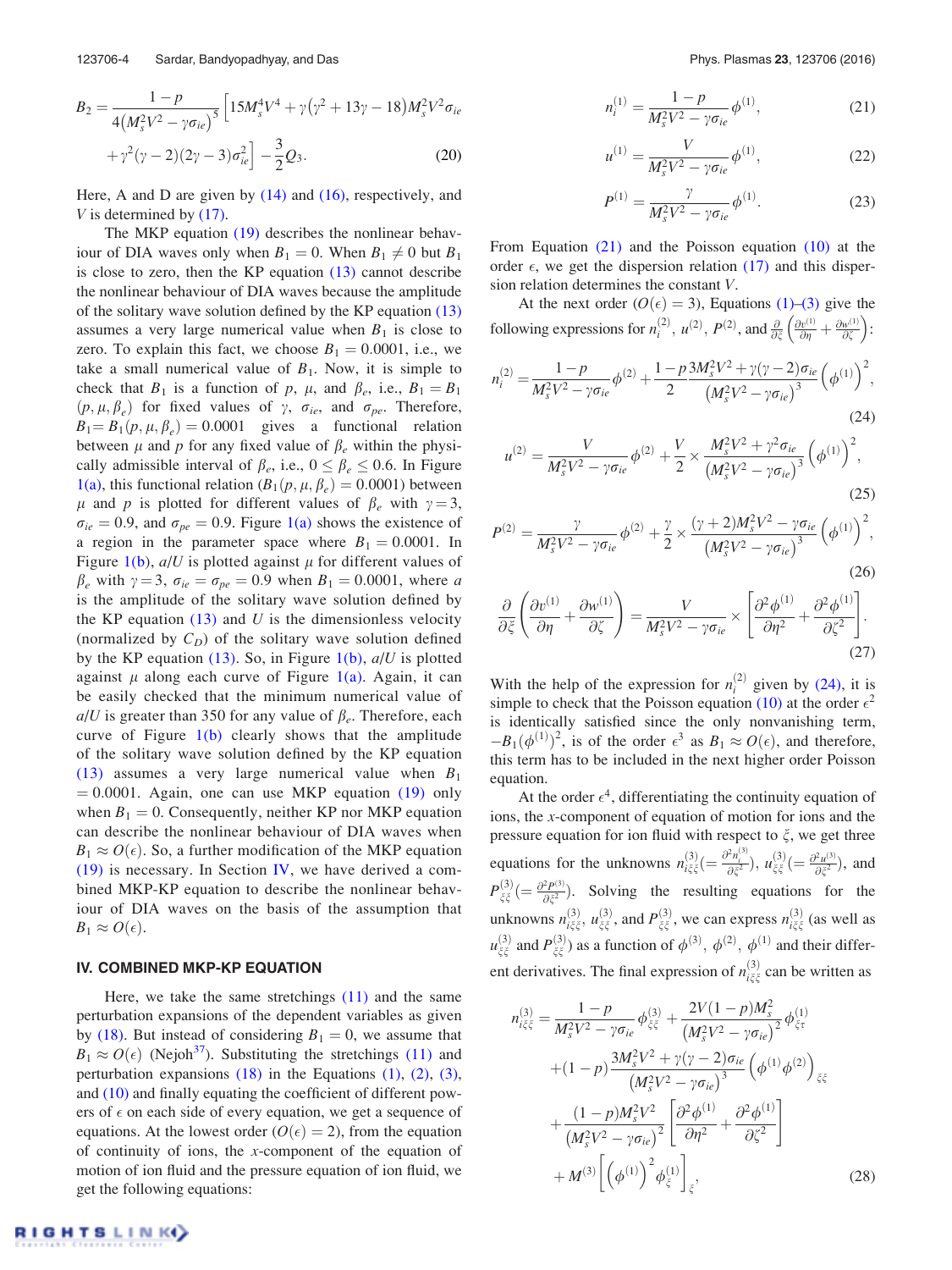where  $M^{(3)}$  is given by

$$
M^{(3)} = \frac{1 - p}{2(M_s^2 V^2 - \gamma \sigma_{ie})^5} \left\{ 15M_s^4 V^4 + \gamma (\gamma^2 + 13\gamma - 18) \times M_s^2 V^2 \sigma_{ie} + \gamma^2 (\gamma - 2)(2\gamma - 3) \sigma_{ie}^2 \right\},
$$
(29)

and we have used Equations  $(21)$ – $(27)$  to simplify Equation (28). At the order  $\epsilon^3$ , the Poisson equation, including the term  $-B_1(\phi^{(1)})^2$ , can be written as

$$
C\phi_{\xi\xi}^{(1)} = Q_1\phi^{(3)} - n_i^{(3)} + 2Q_2\phi^{(1)}\phi^{(2)} + Q_3(\phi^{(1)})^3 - B_1(\phi^{(1)})^2.
$$
\n(30)

It is important to note that the term,  $-B_1(\phi^{(1)})^2$ , which was omitted from its previous order equation, is a term of order  $\epsilon^3$ , and therefore, this term has been included in the Poisson equation at the order  $\epsilon^3$ . Now, differentiating equation (30) with respect to  $\xi$  twice, we get

$$
C\phi_{\xi\xi\xi\xi}^{(1)} = Q_1\phi_{\xi\xi}^{(3)} - n_{i\xi\xi}^{(3)} + \frac{\partial^2}{\partial\xi^2} \left[ 2Q_2\phi^{(1)}\phi^{(2)} + Q_3\left(\phi^{(1)}\right)^3 -B_1\left(\phi^{(1)}\right)^2 \right].
$$
\n(31)

Eliminating  $n_{i\xi\xi}^{(3)}$  from Equations (31) and (28), we get the following combined MKP-KP equation:

$$
\frac{\partial}{\partial \xi} \left[ \phi_{\tau}^{(1)} + AB_1 \phi^{(1)} \phi_{\xi}^{(1)} + AB_2 \left( \phi^{(1)} \right)^2 \phi_{\xi}^{(1)} + \frac{1}{2} AC \phi_{\xi \xi \xi}^{(1)} \right] + \frac{1}{2} AD \left( \phi_{\eta\eta}^{(1)} + \phi_{\xi\xi}^{(1)} \right) = 0.
$$
\n(32)

Here,  $A$ ,  $B_1$ ,  $D$ ,  $V$ , and  $B_2$  are the same as those given, respectively, by equations  $(14)$ – $(17)$  and  $(20)$ . It is important to note that we have used the condition  $B_1 \approx O(\epsilon)$  to eliminate the term  $AB_1 \frac{\partial^2}{\partial \xi^2}$  $\frac{\partial^2}{\partial \xi^2}(\phi^{(1)}\phi^{(2)})$  from the final form of (32) since this is a higher order term and this term has to be included in the next higher order equation.

# V. SOLITARY WAVE SOLUTION OF THE COMBINED MKP-KP EQUATION

For a solitary wave solution of the combined MKP-KP equation (32), we take following transformation of the independent variables

$$
X = \xi - U\tau, \quad \eta' = \eta, \quad \zeta' = \zeta, \quad \tau' = \tau. \tag{33}
$$

Here, U is the dimensionless velocity (normalized by  $C_D$ ) of the travelling wave moving along  $\xi$ -axis, i.e.,  $U$  is the dimensionless velocity of the wave frame.

Under the above changes of the independent variables, the combined MKP-KP equation (32) assumes the following form (in which we drop the primes on the independent variables  $\eta$ ,  $\zeta$ , and  $\tau$  to simplify the notations):

$$
\frac{\partial}{\partial X} \left[ -U\phi_X^{(1)} + \phi_\tau^{(1)} + AB_1 \phi^{(1)} \phi_X^{(1)} + AB_2 \left( \phi^{(1)} \right)^2 \phi_X^{(1)} + \frac{1}{2} AC \phi_{XXX}^{(1)} \right] + \frac{1}{2} AD \left( \phi_{\eta\eta}^{(1)} + \phi_{\zeta\zeta}^{(1)} \right) = 0.
$$
\n(34)

Now, for the travelling wave solitons of  $(34)$ , we set

$$
\phi^{(1)} = \phi_0(X). \tag{35}
$$

Substituting  $(35)$  in  $(34)$ , we get

$$
\frac{d^2}{dX^2} \left[ -U\phi_0 + \frac{1}{2}AB_1(\phi_0)^2 + \frac{1}{3}AB_2(\phi_0)^3 + \frac{1}{2}AC\frac{d^2\phi_0}{dX^2} \right] = 0.
$$
\n(36)

To get the solitary wave solution of Equation (36), we use the following boundary conditions: $38$ 

$$
\frac{d^n \phi_0}{dX^n} \to 0 \text{ as } |X| \to \infty \text{ for all } n = 1, 2, 3, ..., \qquad (37)
$$

together with the condition that the electrostatic potential  $\phi_0$ vanishes at infinity, i.e.,

$$
\lim_{|X| \to \infty} \phi_0(X) = 0. \tag{38}
$$

Using the boundary conditions (37) and (38), we can write the Equation (36) as

$$
-U\phi_0 + \frac{1}{2}AB_1(\phi_0)^2 + \frac{1}{3}AB_2(\phi_0)^3 + \frac{1}{2}AC\frac{d^2\phi_0}{dX^2} = 0.
$$
 (39)

According to Malfliet and Hereman,  $31$  we take

$$
\phi_0 = a_0 \frac{\text{sech}^2 \frac{X}{W_1}}{b_0 + c_0 \text{sech}^2 \frac{X}{W_1}} = a_0 \frac{\text{sech}^2 p_1 X}{b_0 + c_0 \text{sech}^2 p_1 X}, \quad p_1 = \frac{1}{W_1}
$$
\n(40)

as a solution of Equation (39). Substituting (40) into (39) and following the same method as given in Malfliet and Hereman, $31$  the alternative solitary wave solution (40) of (39) can be put in the form

$$
\phi_0 = a_1 \frac{S}{\Psi_1},\tag{41}
$$

where

$$
S = \operatorname{sech}[2p_1X], \quad \Psi_1 = B_1S + \lambda\sqrt{L}, \tag{42}
$$

$$
a_1 = 12Cp_1^2, \quad L = B_1^2 + 12B_2Cp_1^2,\tag{43}
$$

and  $\lambda = \pm 1$ . The solution (41) exists if and only if

$$
L = B_1^2 + 12B_2 C p_1^2 > 0,\t\t(44)
$$

and if this condition holds good then *U* is given by

$$
U = 2ACp_1^2. \tag{45}
$$

Figure  $2(a)$  can be drawn in a similar way as Figure  $1(a)$ , i.e., in Figure 2(a), *p* is plotted against  $\mu$  when  $B_1 = 0.0001$ . In Figure 2(b), *L* is plotted against  $\mu$  for different values of  $\beta_e$ with  $\gamma = 3$ ,  $\sigma_{ie} = \sigma_{pe} = 0.9$  when  $B_1 = 0.0001$ , i.e., in Figure  $2(b)$ , L is plotted against  $\mu$  along the each curve of Figure 2(a). Figure 2(b) clearly shows that there exists a value  $\mu_{cr}$  of  $\mu$  such that  $L > 0$  or  $L < 0$  according to whether  $\mu > \mu_{cr}$  or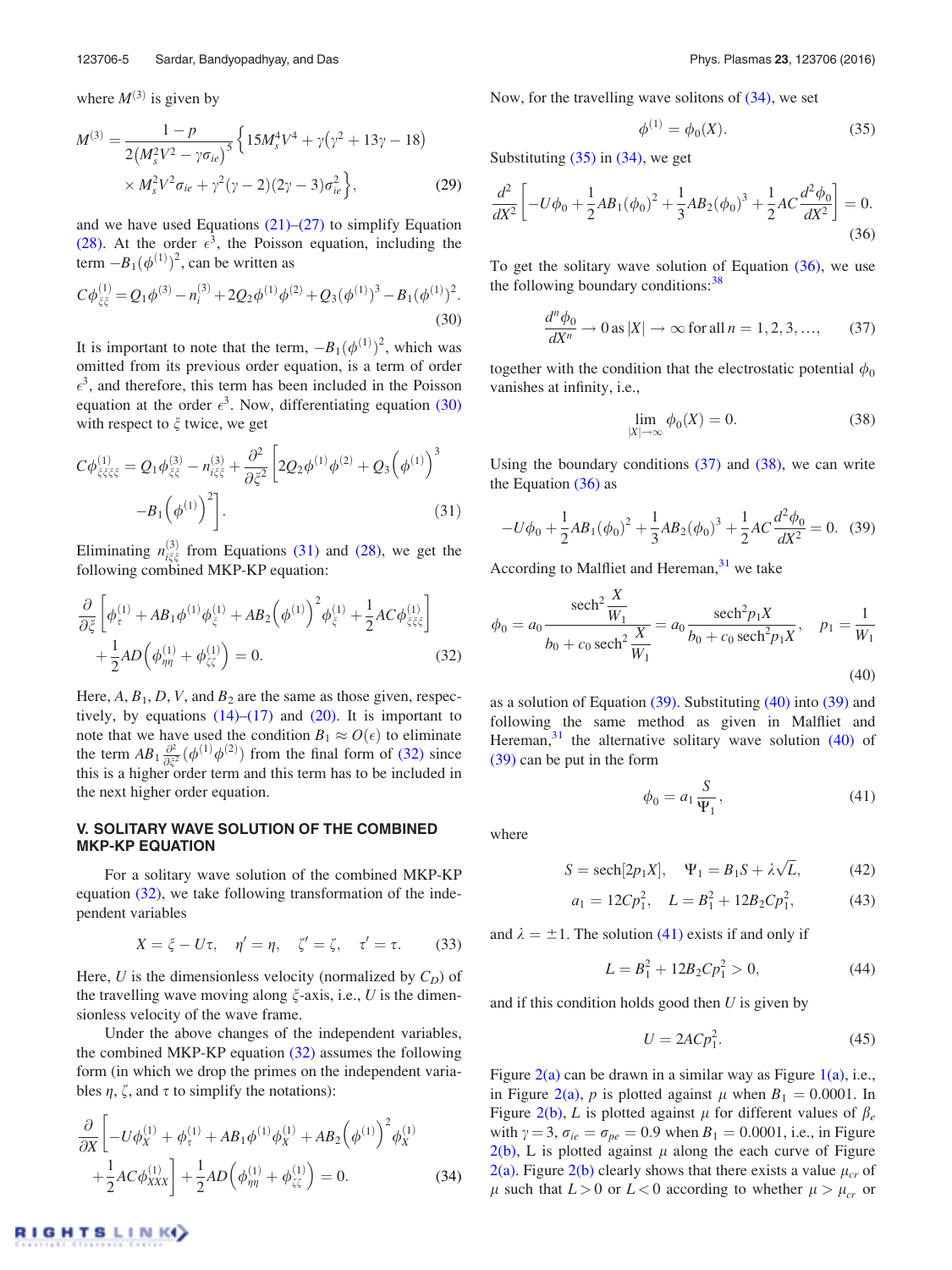

FIG. 2. (a)  $p$  is plotted against  $\mu$  and (b)  $L$  is plotted against  $\mu$  for different values of  $\beta_e$  with  $\gamma = 3$ ,  $\sigma_{ie} = \sigma_{pe} = 0.9$  when  $B_1 = 0.0001$ .

 $\mu < \mu_{cr}$  and  $L = 0$  at  $\mu = \mu_{cr}$ . Obviously, in the neighbourhood of  $\mu = \mu_{cr}$ , *L* is close to zero, and in this case, the denominator  $\Psi_1 = B_1 S + \lambda \sqrt{L}$  of the alternative solitary wave solution  $(41)$  is also close to zero, and consequently, this solution cannot describe the nonlinear behaviour of DIA waves because the amplitude of the alternative solitary wave solution defined by the combined MKP-KP equation assumes a very large numerical value. So, if  $L = 0$  or  $L \approx O(\epsilon)$ , then this alternative solitary wave solution (41) fails to describe the nonlinear behaviour of DIA waves. Therefore, if  $L > 0$  and  $L$  is of moderate numerical value, i.e.,  $L > 0$  and *L* is not very close to zero, then only one can use alternative solitary wave solution (41) to describe the nonlinear behaviour of DIA waves when  $B_1 \approx O(\epsilon)$ . Further investigation is necessary when  $L = 0$  or  $L \approx O(\epsilon)$ . On the other hand, from the expression of *L* as given in the second equation of (43), we see that the conditions  $B_1 \approx O(\epsilon)$  and  $B_2 > 0$  always give  $L > 0$ . Therefore, there exists a region in the parameter space where  $L > 0$  and L is of moderate magnitude.

As  $B_1 \approx O(\epsilon)$ , the numerical value of  $B_1$  is close to zero, and consequently, for the limiting case where  $B_1 \rightarrow 0$ , from the solution (41) of the combined MKP-KP equation, we get the following equation:

$$
\lim_{B_1 \to 0} \phi_0 = \lambda \sqrt{\frac{6U}{AB_2}} \operatorname{sech} \frac{2X}{W_1} \quad \text{with } W_1^2 = \frac{2AC}{U}.
$$
 (46)

Taking  $W_1 = 2W$ , the above equation can be written as

$$
\lim_{B_1 \to 0} \phi_0 = \lambda \sqrt{\frac{6U}{AB_2}} \operatorname{sech} \frac{X}{W} \quad \text{with } W^2 = \frac{AC}{2U}.
$$
 (47)

Again, it is simple to check that Equations (31) and (32) of Sardar *et al.*<sup>29</sup> can be put in the form of the above equation for  $r = 2$ , and consequently, the alternative solitary wave solution (41) simply reduces to the solitary wave solution of the MKP equation (19) when  $B_1 \rightarrow 0$ . This is expected because we use the same perturbation expansions of the dependent variables and the same stretching of coordinates and time to derive both MKP and combined MKP-KP equations. The only exception is that we use the critical condition  $B_1 = 0$  to derive the MKP equation whereas we use the condition  $B_1 \approx O(\epsilon)$  to derive the combined MKP-KP equation. On the other hand, if we take the limit  $B_1 \rightarrow 0$  on both sides of the combined MKP-KP equation  $(32)$ , this equation simply reduces to the MKP equation (19) and consequently, it is expected that the solitary wave solution of the combined MKP-KP equation (32) will converge to the solitary wave solution of the MKP equation (19) when  $B_1 \rightarrow 0$ . Therefore, we can conclude that under certain condition [inequality  $(44)$ ], the solitary wave solution  $(41)$  of the combined MKP-KP equation (32) fills the gap between the solitary wave solution (sech<sup>2</sup>—profile) of the KP equation and the solitary wave solution (sech—profile) of the MKP equation. In Section VI, we shall consider the stability of the alternative solitary wave solution (41) of the combined MKP-KP equation (32). To simplify the calculations, we have used the following notations:

$$
a = \frac{a_1}{B_1}, \quad M = \frac{L}{B_1^2}, \quad \Psi = \frac{\Psi_1}{B_1}.
$$
 (48)

Under the above-mentioned notations, the expression of  $\phi_0$ as given by Equation  $(41)$  can be written as

$$
\phi_0 = a \frac{S}{\Psi}.\tag{49}
$$

# VI. STABILITY OF ALTERNATIVE SOLITARY WAVE

To analyze the stability of the alternative solitary wave solution  $(41)$  or equivalently  $(49)$  of the Equation  $(34)$  by the small-*k* perturbation expansion method of Rowlands and Infeld,  $32-36$  we decompose  $\phi^{(1)}$  as

$$
\phi^{(1)} = \phi_0(X) + q(X, \eta, \zeta, \tau), \tag{50}
$$

where  $\phi_0(X)$  is the steady state alternative solitary wave solution (41) of the Equation (34) and  $q(X, \eta, \zeta, \tau)$  is the perturbed part of  $\phi^{(1)}$ . Now, for long-wave length plane wave perturbation along a direction having direction cosines *l*, *m*, *n*, we set

$$
q(X, \eta, \zeta, \tau) = \bar{q}(X)e^{i\{k(X + m\eta + n\zeta) - \omega\tau\}},
$$
\n(51)

where *k* is small and  $l^2 + m^2 + n^2 = 1$ .

According to small-*k* perturbation expansion method of Rowlands and Infeld,<sup>32–36</sup>  $\bar{q}(X)$  and  $\omega$  can be expanded as follows:

$$
\bar{q}(X) = \sum_{j=0}^{\infty} k^j q^{(j)}(X), \quad \omega = \sum_{j=0}^{\infty} k^j \omega^{(j)} \tag{52}
$$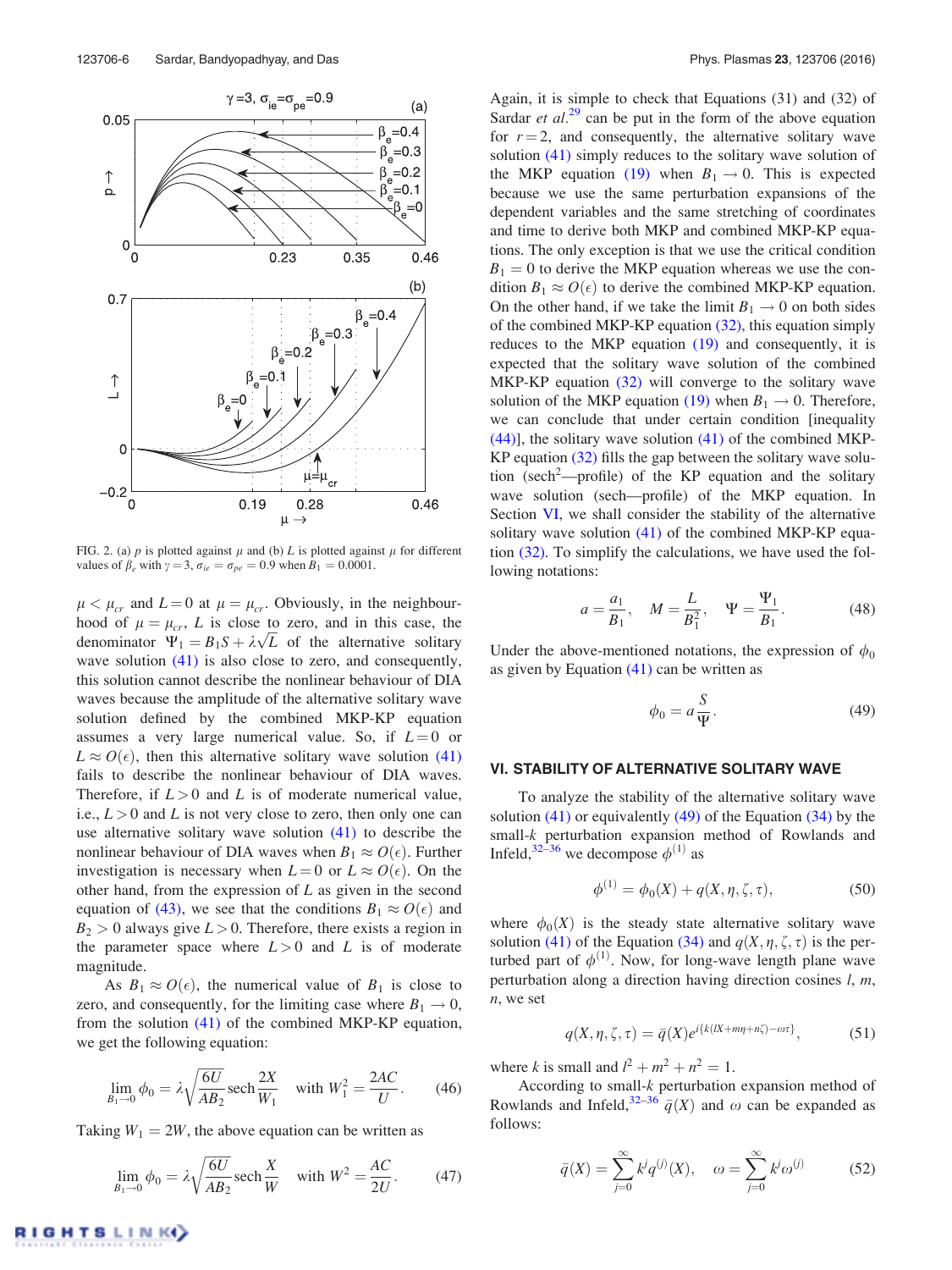with  $\omega^{(0)} = 0$ . Substituting (50) into (34) and then linearizing it with respect to *q*, we get a linear equation for *q*. Substituting  $(51)$  into this linear equation of *q*, we get an equation of  $\bar{q}$ . Finally, substituting (52) into the equation of  $\bar{q}$  and then equating the coefficient of different powers of *k* on the both sides of the resulting equation, we get the following equations

$$
U\frac{d}{dX}\left(L_X q^{(j)}\right) = M^{(j)}, \quad j = 0, 1, 2, ..., \tag{53}
$$

where

$$
L_X = -1 + 6\frac{S}{\Psi} + 6(M - 1)\frac{S^2}{\Psi^2} + \frac{1}{4p_1^2}\frac{d^2}{dX^2},\qquad(54)
$$

and

$$
M^{(j)} = \int_{-\infty}^{X} Q^{(j)} dX,
$$
 (55)

and  $Q^{(j)}$  for  $j = 0, 1, 2$  are given in Appendix B.

Assuming that  $q^{(j)}$  and its derivative up to third order vanish as  $|X| \to \infty$ , the general solution of (53) can be written as

$$
q^{(j)} = A_1^{(j)}f + A_2^{(j)}g + A_3^{(j)}h + \frac{2}{AC}\chi^{(j)},
$$
 (56)

where  $A_1^{(j)}$ ,  $A_2^{(j)}$ , and  $A_3^{(j)}$  are the integration constants and *f*,  $g, h, \chi^{(j)}$  are given by

$$
f = \frac{d\phi_0}{dX}, \quad g = f \int \frac{1}{f^2} dX, \quad h = f \int \frac{\phi_0}{f^2} dX,
$$

$$
\chi^{(j)} = f \int \frac{\int (f \int M^{(j)} dX) dX}{f^2} dX,
$$
(57)

where  $\phi_0$  and  $M^{(j)}$  are, respectively, given by Equations (49) and (55). From the expressions of *f*, *g*, and *h* as given by  $(57)$ , using MATHEMATICA,<sup>39</sup> we get

$$
\lim_{|X| \to \infty} f = 0, \quad \lim_{|X| \to \infty} g = \frac{-\lambda}{sign[a]} \times \infty, \quad \lim_{|X| \to \infty} h = -\frac{1}{4p_1^2},
$$
\n(58)

where

$$
sign[a] = \begin{cases} 1 & \text{for } a > 0, \\ -1 & \text{for } a < 0. \end{cases}
$$
 (59)

Therefore, to make  $q^{(j)}$  bounded, we must have

$$
A_2^{(j)} = 0 \quad \text{for } j = 0, 1, 2, \dots.
$$
 (60)

Consequently, Equation (56) assumes the following form:

$$
q^{(j)} = A_1^{(j)}f + A_3^{(j)}h + \frac{2}{AC}\chi^{(j)}.
$$
 (61)

As  $Q^{(0)} = 0$ , the solution (61) for  $j = 0$  can be written as

$$
q^{(0)} = A_1^{(0)}f + A_3^{(0)}h.
$$
 (62)

To make  $q^{(0)}$  consistent with the boundary condition, i.e.,  $q^{(0)} \to 0$  as  $|X| \to \infty$ , we must have  $A_3^{(0)} = 0$ . Therefore, Equation (62) assumes the following form:

$$
q^{(0)} = A_1^{(0)} f.
$$
 (63)

Using  $(63)$  and MATHEMATICA,<sup>39</sup> the bounded and consistent solution (61) for  $j = 1$  can be written as

$$
q^{(1)} = A_1^{(1)}f + iA_1^{(0)} \left[ s_1 \frac{S^2}{\Psi^2} + s_2 \frac{S}{\Psi^2} + s_3 X f \right], \quad (64)
$$

where

$$
s_1 = \frac{a}{6U} \{6u_1 - au_2\},\tag{65}
$$

$$
s_2 = \frac{\lambda a}{12U\sqrt{M}} \{6(1+M)u_1 - a(2u_2 + au_3)\},\qquad(66)
$$

$$
s_3 = \frac{1}{2U} \{ u_1 - 4p_1^2 u_4 \},\tag{67}
$$

with

$$
u_1 = \omega^{(1)} + 2lU
$$
,  $u_2 = 2IAB_1$ ,  $u_3 = 2IAB_2$ ,  $u_4 = 2IAC$ .

Now, for the solution of the Equation (53) to exist, the right hand side of the Equation (53) must be perpendicular to the kernel of the operator adjoint to the operator  $\frac{d}{dx}L_X$ ; this kernel, which must tend to zero, is  $\phi_0$ . Thus, we get the following consistency condition for the existence of the solution of Equation (53):

$$
\int_{-\infty}^{\infty} \phi_0 M^{(j)} dX = 0.
$$
 (68)

It is simple to check that the consistency condition (68) is trivially satisfied for  $j = 0$  and  $j = 1$ . Using (63) and (64), the consistency condition (68) for  $j = 2$  can be written as

$$
(\omega^{(1)})^2 = \frac{2UV(m^2 + n^2)}{1 - N}\chi,\tag{69}
$$

where

$$
N = \frac{1}{M} \quad \text{and} \quad \chi = 1 - 2\pi \lambda \sqrt{\frac{N}{1 - N}}.\tag{70}
$$

Here,  $\pi_{\lambda}$  is given by

$$
\pi_{\lambda} = \arctan\left(\frac{\lambda - \sqrt{N}}{\sqrt{1 - N}}\right).
$$
 (71)

#### A. Stability analysis for  $B_1 \rightarrow 0$

Now as  $B_1$  is small enough, we can consider the limiting case where  $B_1 \to 0 \Longleftrightarrow M \to \infty \Longleftrightarrow N \to 0$ . For this limiting case, the consistency condition (69) assumes the following form: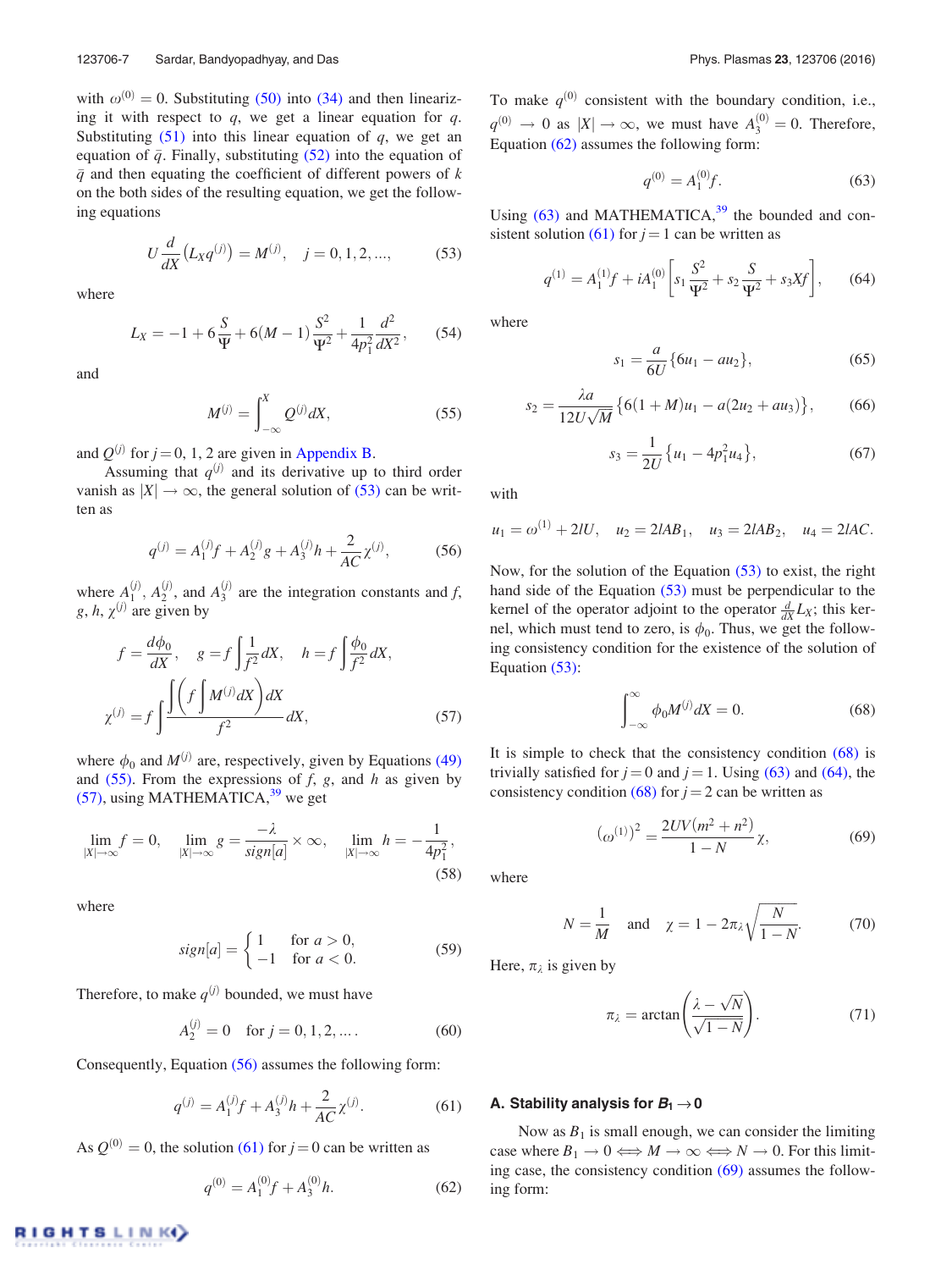$$
(\omega^{(1)})^2 = 2UV(m^2 + n^2). \tag{72}
$$

This equation is exactly the same as Equation (47) of Sardar *et al.*<sup>29</sup> for  $r = 2$ , and consequently, if  $B_1 \rightarrow 0 \Longleftrightarrow M \rightarrow$  $\infty \Longleftrightarrow N \rightarrow 0$ , the first order stability analysis of the solitary wave solution of the combined MKP-KP equation is exactly same as that of the MKP equation as presented in the paper of Sardar *et al.*<sup>29</sup> Therefore, the steady state solitary wave solution (41) of the combined MKP-KP equation (32) and its first order stability analysis are exactly the same as those of the solitary wave solution of the MKP equation (19) if  $B_1 \rightarrow 0$ .

# B. Stability analysis for physically admissible values of the parameters of the system satisfying the conditions  $\boldsymbol{B_1} \approx \boldsymbol{O}(\epsilon)$  and  $\boldsymbol{L} > \boldsymbol{0}$

From the definition of *M* as given by the second equation of (48) and from the definition of *N* as given by first equation of (70), it is simple to check that  $0 \le N < 1$ . Again, for  $0 \le N < 1$ , the right hand side of (69) is positive if and only if  $\gamma$  is positive. In Figure 3(a),  $\gamma$  is plotted against *N* for  $\lambda = 1$  whereas for  $\lambda = -1$ ,  $\chi$  is plotted against *N* in Figure 3(b). These figures show that  $\chi$  is positive for  $\lambda = 1$  and also for  $\lambda = -1$  for any *N* lying within the interval  $0 \le N < 1$ . Therefore, Equation (69) gives a real solution for  $\omega^{(1)}$  and consequently, the solitary wave solution (41) of the combined MKP-KP equation (32) is always stable at the lowest order of *k*.

### VII. CONCLUSIONS

1. A three-dimensional KP equation describes the nonlinear behaviour of DIA waves in an unmagnetized collisionless

(a)



FIG. 3.  $\chi$  is plotted against *N* in (a)  $\lambda = 1$  and in (b)  $\lambda = -1$ .

nonthermal dusty plasma when the weak dependence of the spatial coordinates perpendicular to the direction of propagation of the wave is taken into account. When the nonlinear term of the KP equation vanishes, the nonlinear behaviour of the same DIA wave is described by a MKP equation. But neither KP equation nor MKP equation can describe the nonlinear behaviour of DIA waves when the coefficient of the nonlinear term of the KP equation is not exactly equal to zero but it is close to zero. In this case, a combined MKP–KP equation more efficiently describes the nonlinear behaviour of DIA waves. Solitary wave solution of this equation is different from 
$$
sech^{2/r}
$$
—profile. This alternative solitary wave solution fills the gap between the solitary wave solutions of KP and MKP equations having profile  $sech^2$  and  $sech$ , respectively.

- 2. The steady state alternative solitary wave solution of the combined MKP-KP equation is exactly same as the solitary wave solution (sech-profile) of the MKP equation if the coefficient of the nonlinear term of the KP equation tends to zero.
- 3. The stability analysis of the alternative solitary wave solution of the combined MKP-KP equation is exactly the same as that of the solitary wave solution of the MKP equation when the coefficient of the nonlinear term of the KP equation approaches to zero.
- 4. The alternative solitary wave solution of the combined MKP-KP equation is always stable.

In this connection, it is important to note that the solitary wave solutions of both KP and MKP equations are stable.

APPENDIX A:  $\bm{Q_i}$ —THE COEFFICIENT OF  $\phi^i$  in EQUATION (10) FOR  $i = 1, 2, 3$ , AND 4

$$
Q_1 = \mu(1 - \beta_e) + \frac{p}{\sigma_{pe}}, \tag{A1}
$$

$$
Q_2 = \frac{1}{2} \left[ \mu - \frac{p}{\sigma_{pe}^2} \right],
$$
 (A2)

$$
Q_3 = \frac{1}{6} \left[ \mu (1 + 3\beta_e) + \frac{p}{\sigma_{pe}^3} \right],
$$
 (A3)

$$
Q_4 = \frac{1}{24} \left[ \mu (1 + 8\beta_e) - \frac{p}{\sigma_{pe}^4} \right].
$$
 (A4)

# APPENDIX B:  $Q^{(j)}$ —INTEGRAND OF THE INTEGRATION IN EQUATION  $(55)$  FOR  $j = 0, 1$ , AND 2

$$
Q^{(0)} = 0,\t\t(B1)
$$

$$
Q^{(1)} = \frac{d}{dX} \left[ i(\omega^{(1)} + 2IU)q^{(0)} - 2il \left\{ AB_1 \phi_0 q^{(0)} + AB_2(\phi_0)^2 q^{(0)} + AC \frac{d^2 q^{(0)}}{dX^2} \right\} \right],
$$
 (B2)